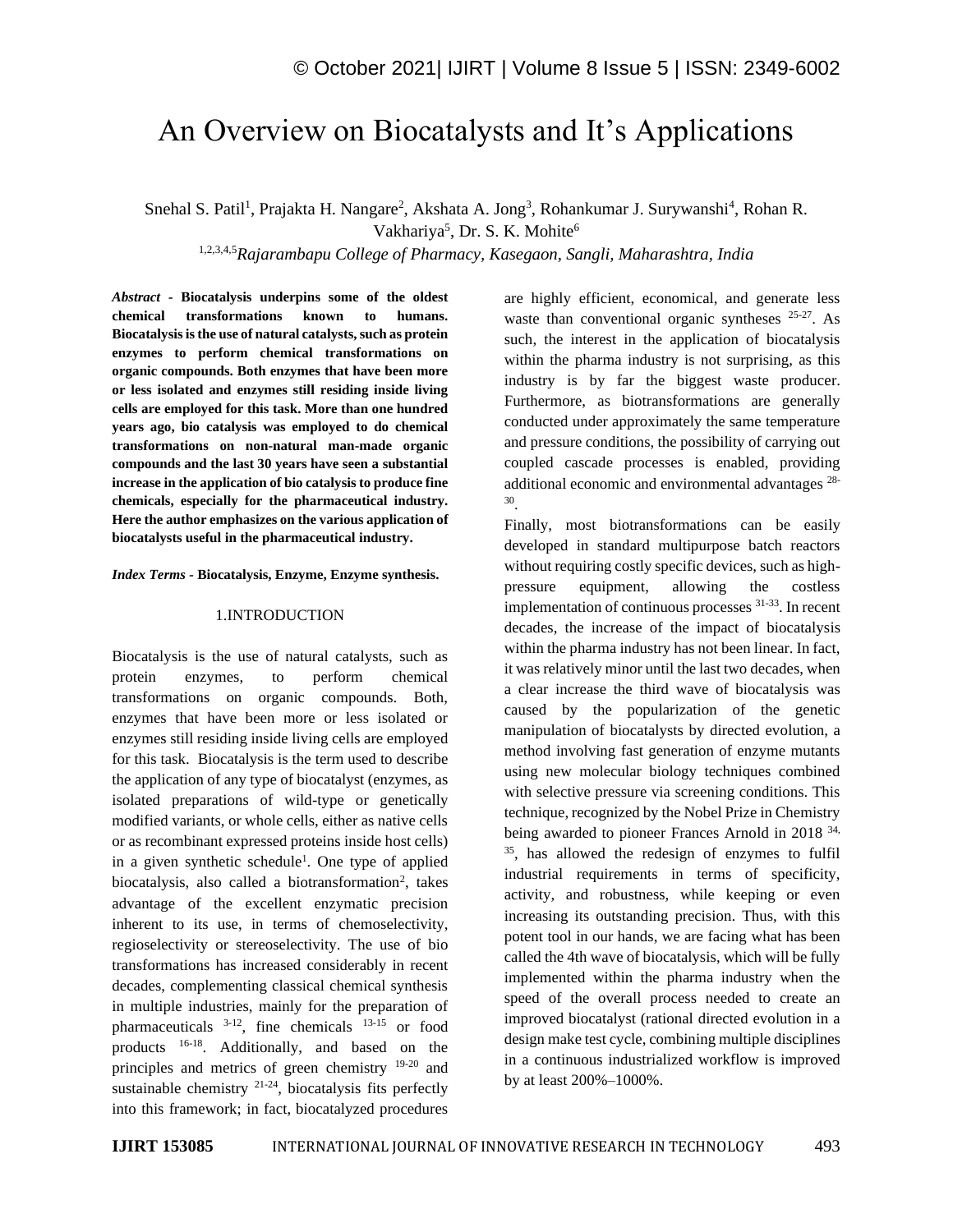Biocatalysis has been extensively reviewed elsewhere, in particular the more established reaction classes, and we are not attempting to provide comprehensive coverage of the field, rather some insights and observations from an industrial perspective. Biocatalysis has established itself over the past few years as an integral part of the technology suite to develop greener, more sustainable and cheaper chemical manufacturing in many industries including pharmaceutical manufacturing. Compared to other chemical technologies, such as chemo catalysis, biocatalysts have several advantages and distinct challenges. Being genetically encoded provides easy access to much greater diversity either directly from nature (e.g., genomic and metagenomic databases) or via genetic engineering approaches to produce novel proteins. Advances in sequencing also mean that it is straightforward to know at least the primary structure of all the biocatalysts available or created. The path to scale up of production of a biocatalyst is also straightforward and predictable avoiding uncertainties that may be associated with other technologies (e.g., geopolitical uncertainties and price fluctuations for precious metal catalysts). The main advantage of biocatalysts is as a result of their chemo-, regio- and stereo selectivity which often allows for the shortening of synthetic routes by avoiding protecting group manipulations, resolutions, by-product formation etc. However, this selectivity is also their Achilles heel as individual biocatalysts tend to have limited substrate scope requiring a capability to source and screen multiple enzymes to find one with suitable properties. Biocatalysts also tend to be relatively fragile under industrial processing conditions and often require engineering to increase solvent tolerance, functional operating life and reduce substrate and/or product inhibition to allow process intensification to enable an economically viable manufacturing.

# 2. ADVANTAGES OF BIOCATALYSIS

The key word for organic synthesis is selectivity which is necessary to obtain a high yield of a specific product. There are a large range of selective organic reactions available for most synthetic needs. However, there is still one area where organic chemists are struggling, and that is when chirality is involved, although considerable progress in chiral synthesis has been achieved in recent years.

# 3. ENZYMES DISPLAY THREE MAJOR TYPES OF SELECTIVITY'S

- Chemo selectivity: Since the purpose of an enzyme is to act on a single type of functional group, other sensitive functionalities, which would normally react to a certain extent under chemical catalysis, survive. As a result, biocatalytic reactions tend to be "cleaner" and laborious purification of product(s) from impurities emerging through side-reactions can largely be omitted.
- Regioselectivity and Diastereoselectivity: Due to their complex three-dimensional structure, enzymes may distinguish between functional groups which are chemically situated in different regions of the substrate molecule. Enantioselectivity: Since almost all enzymes are made from L-amino acids, enzymes are chiral catalysts. As a consequence, any type of chirality present in the substrate molecule is "recognized" upon the formation of the enzyme-substrate complex. Thus, a prochiral substrate may be transformed into an optically active product and both enantiomers of a racemic substrate may react at different rates.

These reasons and especially the latter are the major reasons why synthetic chemists have become interested in biocatalysis. This interest in turn is mainly due to the need to synthesize enantiopure compounds as chiral building blocks for drugs and agrochemicals. Another important advantage of biocatalysts are that they are environmentally acceptable, being completely degraded in the environment. Furthermore, the enzymes act under mild conditions, which minimize problems of undesired side-reactions such as decomposition, isomerization, racemization and rearrangement, which often plague traditional methodology.

# 4. APPLICATIONS

1) Natural methods of protein stabilization: Thermostable biocatalysts: <sup>36</sup>

In this the authors used the approach to study i.e., to learn how nature has managed to stabilize these proteins using a detailed knowledge of their biochemical properties and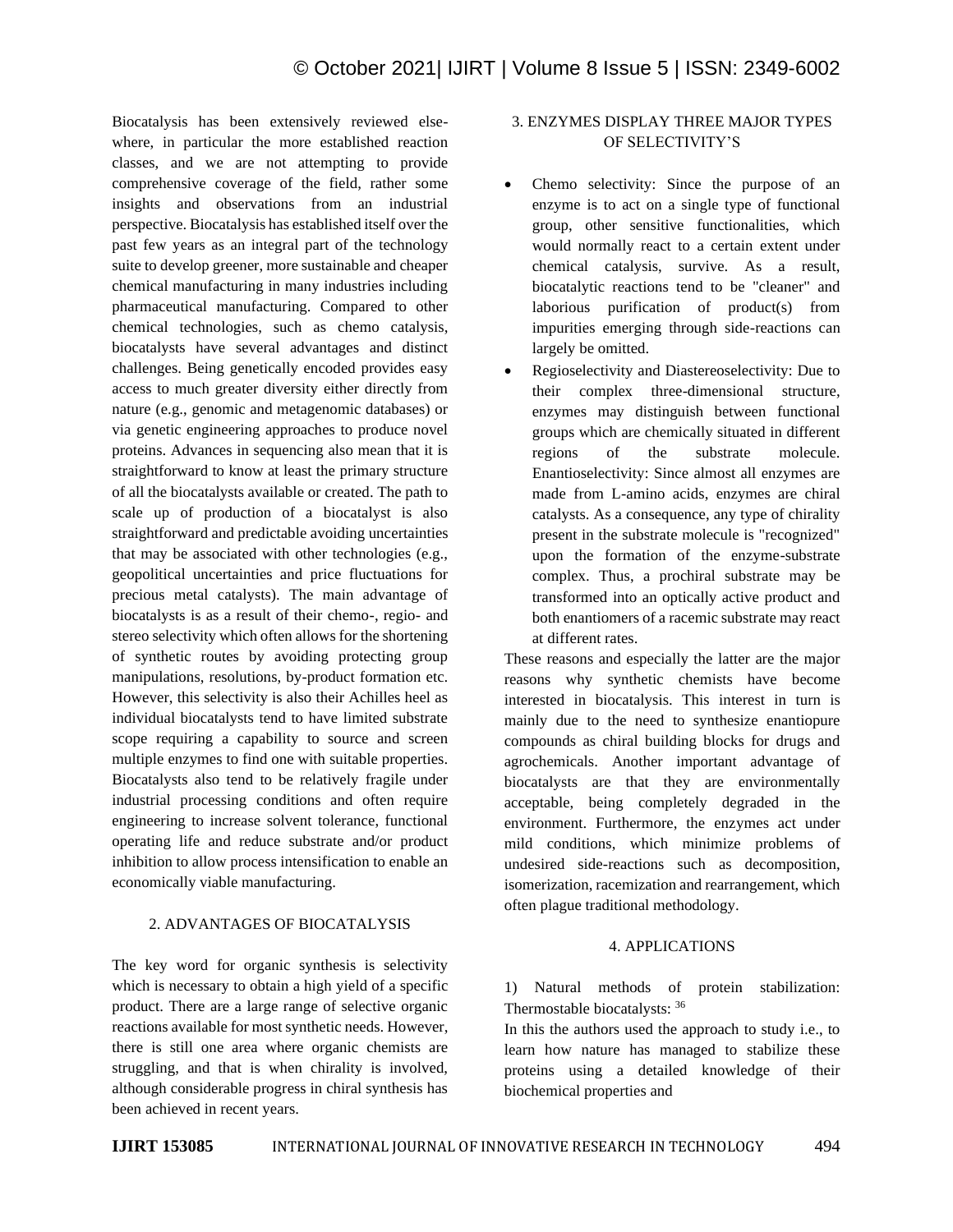three-dimensional structures. This is illustrated with several different classes of enzyme that have been studied at Exeter. They used alcohol dehydrogenase, aminoacylase, pyroglutamyl carboxypeptidase, lactamase, dehalogenase and lysophospholipase. Enzymes that are naturally found in thermophilic and hyperthermophilic organisms are being used as robust biocatalysts in the fine chemical and pharmaceutical industries. They have important use in these industries due to their increased stability which is often required during commercial reaction conditions.

2) Biocatalyst activity in non-aqueous environments correlates with centisecond-range protein motions: <sup>37</sup> In these recent studies explore the relationship between enzymatic catalysis and protein dynamics in the aqueous phase have yielded evidence that dynamics and enzyme activity are strongly correlated. Given that protein dynamics are significantly attenuated in organic solvents and that proteins exhibit a wide range of motions depending on the specific solvent environment, the non-aqueous milieu provides a unique opportunity to examine the role of protein dynamics in enzyme activity. Thus Variabletemperature kinetic measurements, X-band electron spin resonance spectroscopy, 1H NMR relaxation, and 19FNMR spectroscopy experiments were performed on subtilisin Carlsberg colyophilized with several inorganic salts and suspended in organic solvents. The results indicate that salt activation induces a greater degree of transition-state flexibility, reflected by a more positive S†, for the more active biocatalyst preparations in organic solvents. In contrast, H† was negligible regardless of salt type or salt content. As a result, 19F chemical shift measurements and hyperfine tensor measurements of biocatalyst formulations inhibited with 4-fluorobenzenesulfonyl fluoride and 4 ethoxyfluorophosphinyl-oxy-TEMPO, respectively, suggest that enzyme activation was only weakly affected by changes in active-site polarity.

# 3) Cytochrome *c* as a biocatalyst: <sup>38</sup>

The present study shown that Type c cytochromes, which are involved in the electron transport system, are also able to catalyze peroxidase-like reactions in the presence of an electron acceptor, such as hydrogen peroxide or an organic hydroperoxide. This work reviews the catalytic activity of cytochrome c, and the potential design by site-directed mutagenesis and chemical modification of new biocatalysts for environmental purposes.

4) Site-directed mutagenesis improves the biocatalytic activity of iso-1-cytochrome c in polycyclic hydrocarbon oxidation: <sup>39</sup>

In this iso-1-Cytochrome c from Saccharomyces cerevisiae is able to oxidize polycyclic aromatic hydrocarbons (PAH) in the presence of hydrogen peroxide. Anthracene and pyrene are oxidized by yeast cytochrome c to form anthraquinone and 1,8 pyrenedione, respectively. Iso-1- cytochrome c from S. cerevisiae was modified by site- directed mutagenesis of Phe82 and Cys102. The Phe82 substitution significantly altered the kinetic behavior of the protein; Cys102 modification affected neither the kinetic nor the stability constant. The Gly82; Thr102 variant was 10 times more active and showed a catalytic efficiency 10- fold greater than the wildtype iso-1-cytochrome c. However, Phe82 variants showed lower stability against inactivation by hydrogen peroxide than the wild-type protein. These site-directed mutations did not significantly alter the stability and activity of the hemo protein increasing concentrations of tetrahydro furan.

#### 5) De novo design of biocatalysts: <sup>40</sup>

The challenging field of de novo enzyme design has begun to yield proteins with impressive catalytic efficiency. However, the current methods are not sufficient to design efficient enzymes for many reactions.

6) Intermediates of thiamine catalysis immobilized on silica surface as active biocatalysts for ketoacid decarboxylation: <sup>41</sup>

The authors used two 'active aldehyde' intermediates of thiamine catalysis immobilized on a silica surface by a convenient method via their phosphate groups. These bio- composite materials have been evaluated as catalysts for pyruvate and benzoyl-formate decarboxylation in either the presence or not of an aldehyde additive. They are stable and very effective catalysts for the production of 2-hydroxy- ketones, acetoine and benzoin.

7) Solubilization of cytochrome *c* in organic media with fluoroalkyl end-capped *N*-(1,1-dimethyl-3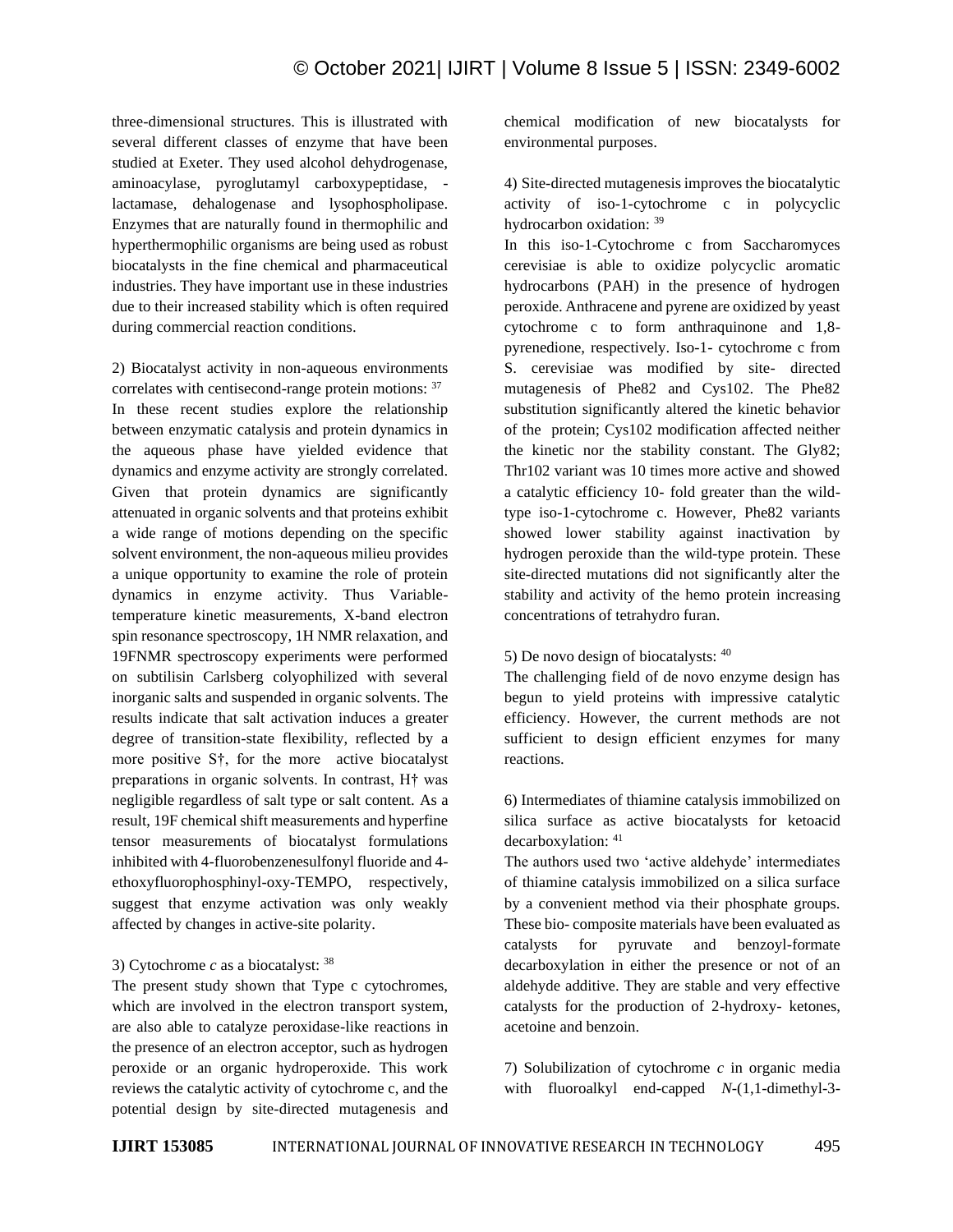oxobutyl) acrylamide oligomer: a new approach to fluorinated biocatalyst in organic media: <sup>42</sup>

The authors suggested self-assembled molecular aggregates of fluoroalkyl end-capped N-(1,1 dimethyl-3- oxobutyl)acrylamide oligomer can solubilize cytochrome c in organic media such as methanol, although the corresponding non-fluorinated polymer cannot solubilize cytochrome c in organic media. Interestingly, the resulting fluorinated oligomer–cytochrome c aggregate was found to act effectively as a new fluorinated biocatalyst for the oxidation of pinacyanol chloride with hydrogen peroxide in the non-aqueous methanol.

8) Hydantoinases and related enzymes as biocatalysts for the synthesis of unnatural chiral amino acids: <sup>43</sup>

The authors introduced the hydantoinase process as an economically attractive method for the production of many unnatural chiral amino acids, which are components of potential pharmaceuticals.

9) Lipases as practical biocatalysts: <sup>44</sup>

The authors were states that novel developments in the study of lipases, ubiquitous enzymes used in numerous industrial processes, offer exciting opportunities leading to further practical applications of lipases in synthetic organic chemistry.

10) Metagenomic, gene discovery and the deal biocatalyst: <sup>45</sup>

In this optimum condition for biotransformation processes can be established without the constraints of the properties of the biocatalyst. These technologies can then be applied to find the 'ideal biocatalyst' for the process. In identifying the ideal biocatalyst, the processes of gene discovery and enzyme evolution play major roles. However, in order to expand the pool genes for in vitro evolution, new technologies, which circumvent the limitations of microbial culturability, must be applied. These technologies, which currently include metagenomic library screening, gene- specific amplification methods and even full metagenomic sequencing, provide access to a volume of 'sequence space' that is not addressed by traditional screening.

11) Biocatalysis- Biological systems for the reduction of chemicals: 46

Authors described biocatalysis harnesses the catalytic potential of enzymes to produce building blocks and end- products for the pharmaceutical and chemical industry. Located at the interface between fermentation processes and petrol-based chemistry, biotransformation processes broaden the toolbox for bioconversion of organic compounds to functionalized products.

12) Fusion protein of Vitreoscilla hemoglobin with Damino acid oxidase enhances activity and stability of biocatalyst in the bioconversion process of cephalosporin C: 47

An artificial flavohemoprotein was constructed by fusing Vitreoscillahemoglobin (VHb) with D-amino acid oxidase (DAO) of Rhodotorulagracilis to determine whether bacterial hemoglobin can be used as an oxygen donor to immobilized flavoenzyme. This chimeric enzyme significantly enhanced DAO activity and stability in the bioconversion process of cephalosporin C. In a 200-mL bioreactor, the catalytic efficiency of immobilized VHb- DAO against cephalosporin C was 12.5-fold higher than that of immobilized DAO, and the operational stability of the immobilized VHb-DAO was approximately threefold better than that of the immobilized DAO. In the scaledup bioprocess with a 5-L bioreactor, immobilized VHb-DAO (2500 U/L) resulted in 99% bioconversion of 120 mM cephalosporin C within 60 min at an oxygen flow rate of  $0.2$  (v/v)  $\times$  min. Ninety percent of the initial activity of immobilized VHb-DAO could be maintained at up to 50 cycles of the enzymatic reaction without exogenous addition of H2O2 and flavin adenine dinucleotide (FAD). The purity of the final product, glutaryl-7aminocephalosporanic acid, was confirmed to be 99.77% by HPLC analysis. Relative specificity of immobilized VHb- DAO on Daminoadipic acid, a precursor in cephalosporin C biosynthesis, increased twofold, compared with that of immobilized DAO, suggesting that conformational modification of the VHb-DAO fusion protein may be altered in favor of cephalosporin C.

# 13) The search for the ideal biocatalyst: 48

While the use of enzymes as biocatalysts to assist in the industrial manufacture of fine chemicals and pharmaceuticals has enormous potential, application is frequently limited by evolution-led catalyst traits. The advent of designer biocatalysts, produced by informed selection and mutation through recombinant DNA technology, enables production of process-compatible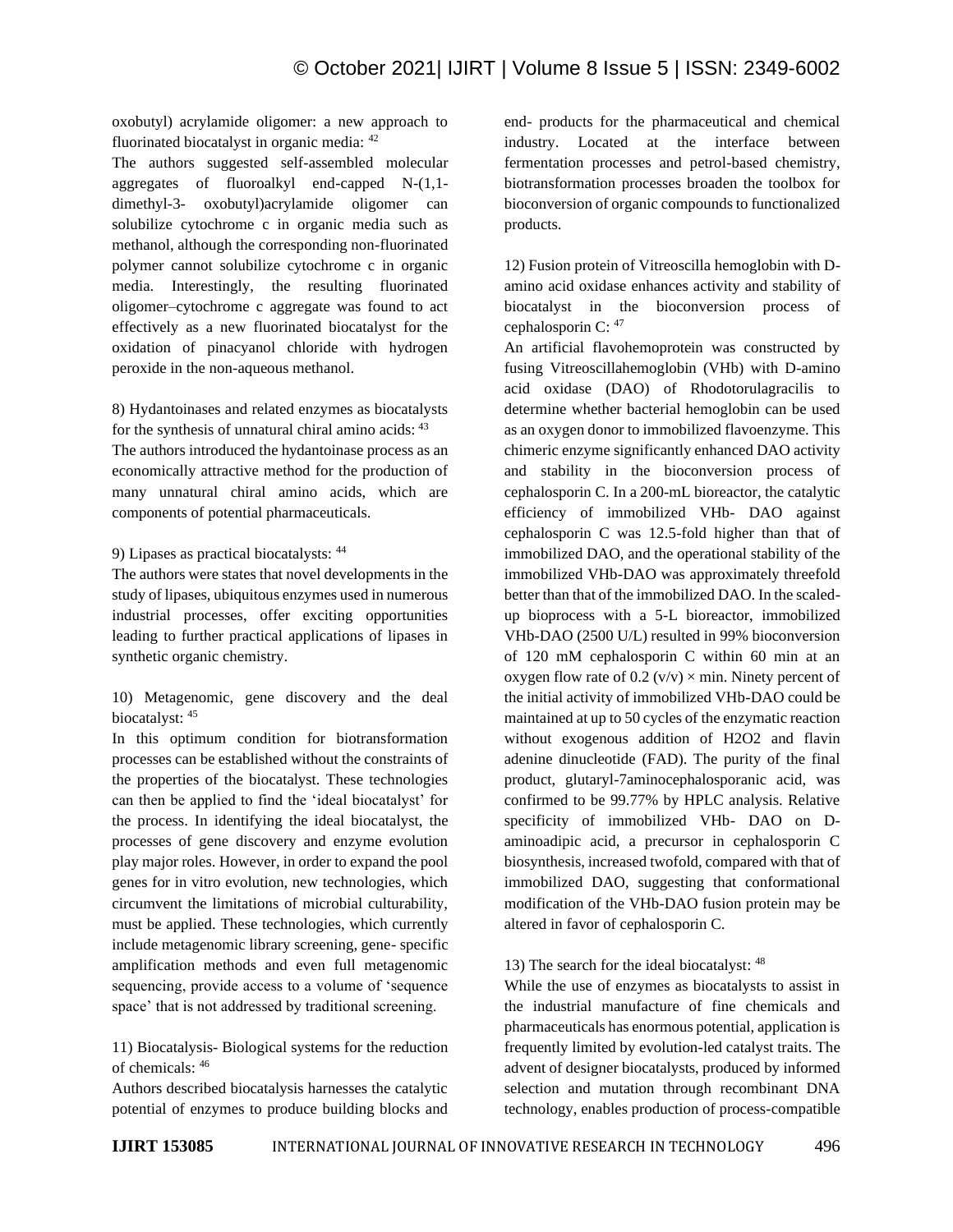enzymes. However, to fully realize the potential of designer enzymes in industrial applications, it will be necessary to tailor catalyst properties so that they are optimal not only

for a given reaction but also in the context of the industrial process in which the enzyme is applied.

14) Biocatalysts for clean industrial products and processes: <sup>49</sup>

Biocatalysis inherently offers the prospect of clean industrial processing and has become an accepted technology throughout most sectors. The convergence of biology and chemistry has enabled a plethora of industrial opportunities to be targeted, while discoveries in biodiversity and the impact of molecular biology and computational science are extending the range of natural and engineered biocatalysts that can be customized for clean industrial requirements.

15) Protein engineering of oxygenases for biocatalysis: 50

In this authors explain oxygenase enzymes have limited practical applications because of their complexity, poor stabilities, and often low catalytic rates. However, their ability to perform difficult chemistry with high selectivity and specificity has kept oxygenases at the forefront of engineering efforts. Growing understanding of structurefunction relationships and improved protein engineering methods are paving the way for applications of oxygenases in chemical synthesis and bioremediation.

16) Selection of mutations for increased protein stability: 51

There are many ways to select mutations that increase the stability of proteins, including rational design, functional screening of randomly generated mutant libraries, and comparison of naturally occurring homologous proteins. The protein engineer's toolbox is expanding and the number of successful examples of engineered protein stability is increasing. Still, the selection of thermostable mutations is not a standard process. Selection is complicated by lack of knowledge of the process that leads to thermal inactivation and by the fact that proteins employ a large variety of structural tricks to achieve stability.

17) Resolution and synthesis of (S)-1-(2- naphthyl) ethanol with immobilized pea protein: as a new biocatalyst:  $52$ 

The authors synthesized (S)-1-(2-Naphthyl) ethanol by immobilized pea (Pisum sativum L.) protein (IPP) from  $(R, S)$  2-naphthyl ethanol ( $> 99\%$  ee, yield; about 50%), in which the (R)-enantiomer was selectively oxidized to 2- acetonaphthone. IPP could be reused consecutively at least three times without any decrease of yield and optical purity.

# 5. TYPES OF BIOCATALYST

- 1) Oxidoreductases: Catalyze oxidation /reduction reactions. For example, alcohol dehydrogenase converts primary alcohol to aldehydes.
- 2) Transferases: Transfer a functional group. For example, Alanine amino transferase shuffles to alpha amino group between alanine and aspartate.
- 3) Hydrolases: Catalyze the hydrolysis of various bonds. For example, phosphates break the bond of oxygen-phosphorus bond of phosphate esters.
- 4) Lyases: Formation or removal of double bond with group transfer. For example, Dehydratase remove water, as in fumarase (fumarate hydratase)
- 5) Isomerases: Catalyze isomerization changes within a single molecule. (Rearrangements) For example, Triose phosphate isomerase, carry out these rearrangements.
- 6) Ligases: Removing the elements of water from two functional groups to form a single bond.
- 7) Kinase: This enzyme in body attaches a phosphate group to a high energy bond. It is very important enzyme required for ATP production and activation of certain enzymes.

# 6. ROLE OF PHARMACY IN BIOCATALYSIS

Biocatalytic syntheses in pharmaceutical industry:

In the last decades biocatalysis has developed into a key technology for API synthesis in the pharmaceutical industry and is often per se referred to as green technology 53, 54. Using biocatalysis however imposes reaction conditions also affecting the environment in a certain way, such as the usage of a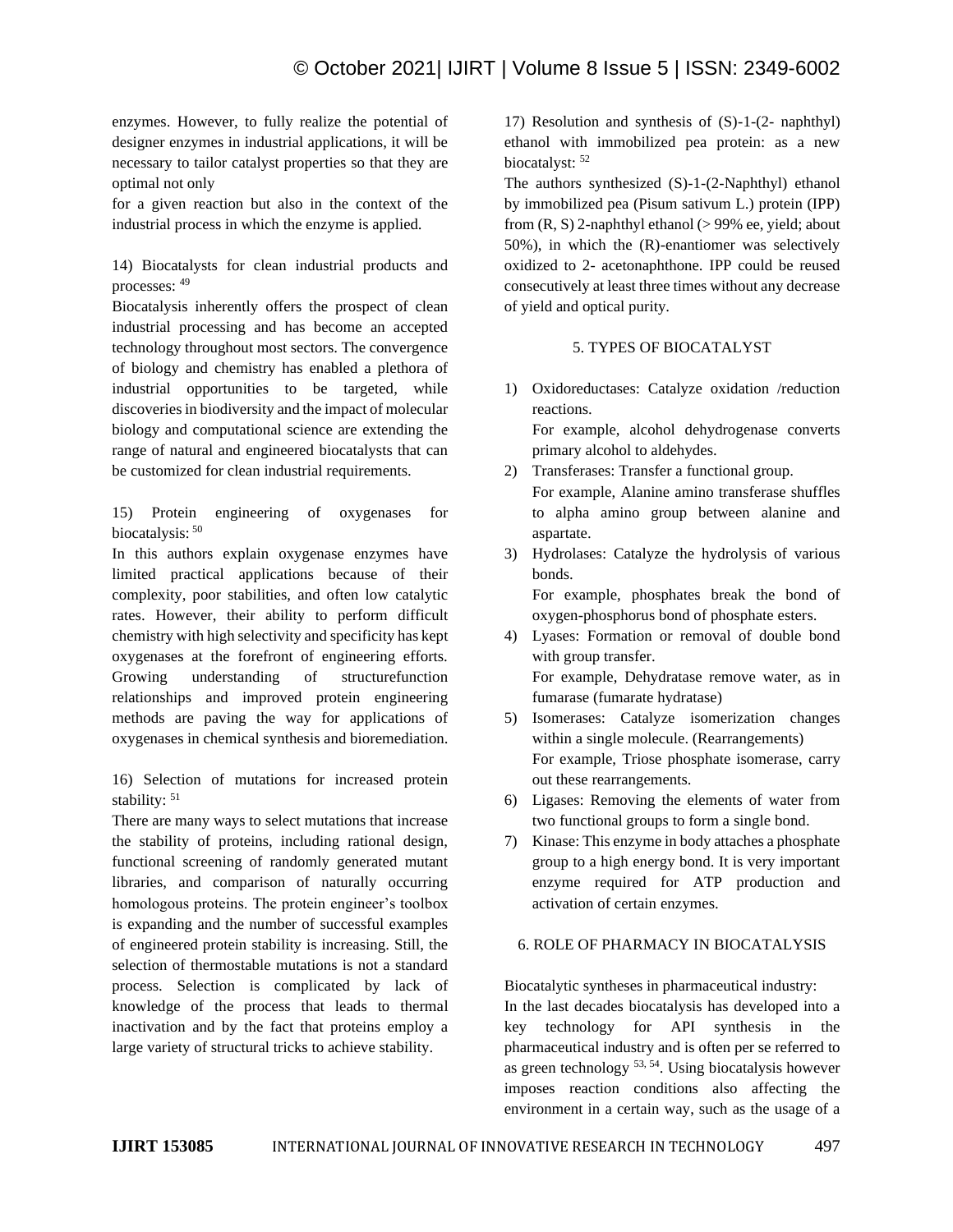high amount of water as solvent and a low substrate load, which have to be considered for process assessment <sup>55</sup>. Calculating the metrics helps to ascertain whether and to which extent the environmental impact improved during process optimizations e.g. the implementation of biocatalytic steps in drug synthesis. Outstanding examples of chemo enzymatic production routes for API synthesis are shown in Table 1. Even though the E factor does not discriminate between the toxicity of waste (such as water and heavy metals e.g. mercury), it gives evidence about the process greenness. In most cases, the E factor was reduced significantly compared to the chemical process, which proves the ability of biocatalysis to establish environmentally benign pharmaceutical production processes. The biocatalysts were selected by screening of natural enzymes or enzymes were modified with protein engineering technologies to achieve adequate catalytic activity for the desired conversion 56-58. Especially, directed evolution strategies for improving enzyme activities enabled to use biocatalysis more broadly in the pharmaceutical industry. The probably most successful and best known biocatalytic process in the

pharmaceutical industry is the synthesis of sitaglitpin with a highly developed transaminase <sup>59</sup>. In order to obtain an enzyme variant with activity on the precursor prositagliptin ketone, an enzyme library was created on the basis of substrate walking, modeling and a mutation approach. The enzyme was then optimized with regard to activity and practical application under process conditions. The developed biocatalytic process has a 13% higher overall yield and a 53% higher productivity compared to the rhodium catalyzed process. Additionally this enzyme has a broad substrate range and can potentially be used for synthesizing other chiral amines from prochiral ketones. However, the attractiveness of biocatalytic processes can sometimes only be assessed by a holistic approach with multiple measures which has been shown for the synthesis of 7-aminocephalosporic acid (7-ACA). The enzymatic synthesis of 7-ACA has a higher E factor than the chemical route, but the chemical process has a larger overall impact considering energy, mass efficiency, hazardous materials and solvents <sup>60</sup>.

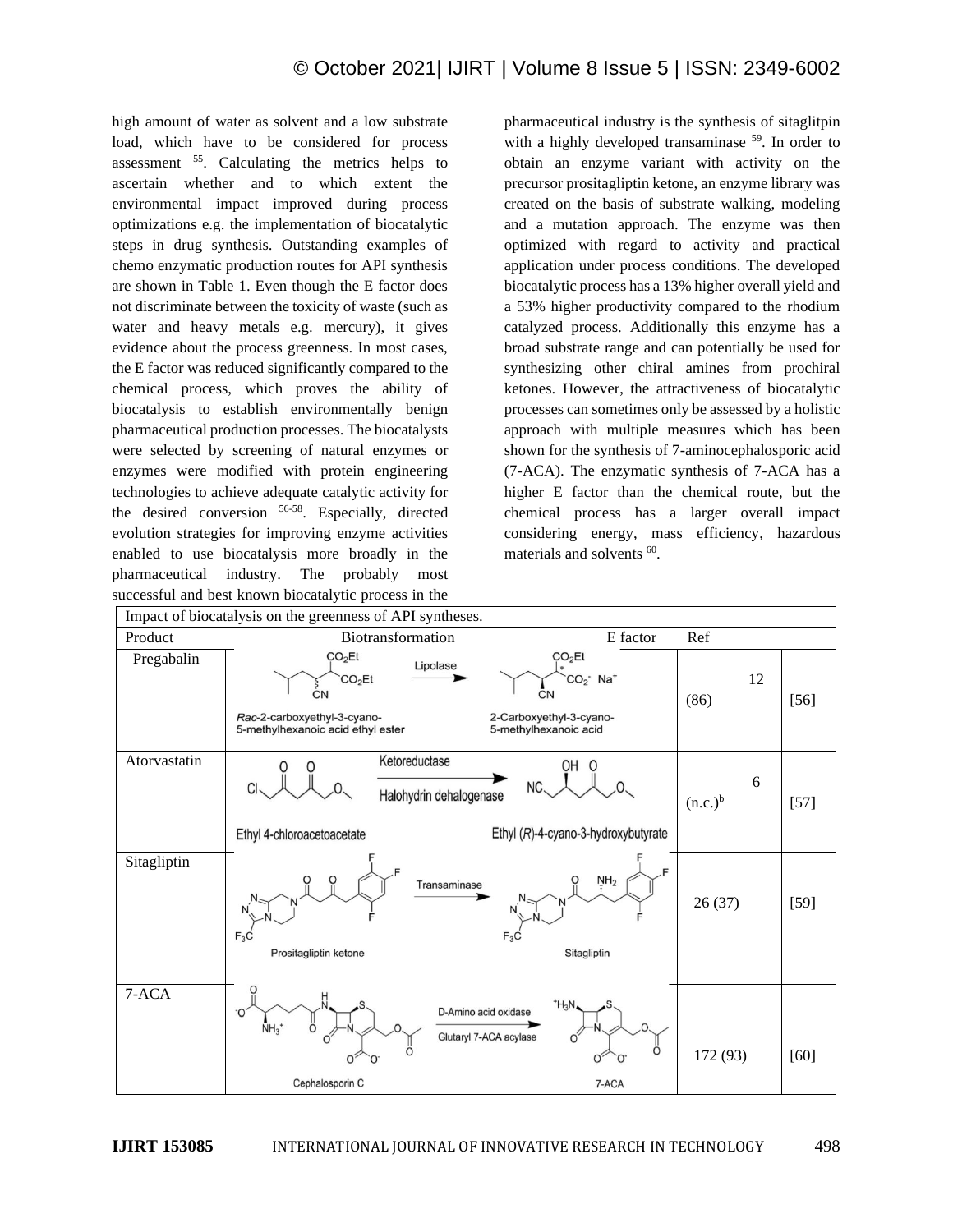- a. E factor of the chemoenzymatic process and the chemical process (in brackets).
- b. Not calculated (n.c.).
- c. 7-Aminocephalosporic acid (7-ACA)

Table No.1: Impact of biocatalysis on the greenness of API syntheses.

The increase of biocatalytic processes for pharmaceuticals in the last decade demonstrates their competitiveness with traditional chemistry (Figure 1). Especially keto reductase (KREDs) catalyzing the synthesis of chiral alcohols have been in great demand due to their broad scope, huge variety of accepted substrates and availability of opposite stereo preference. Biocatalytic processes using KREDs have such high efficiencies and productivities that for some pharmaceutical companies they have become the first choice when designing synthesis routes involving chiral alcohols<sup>61</sup>. The ongoing advances in bioinformatic analysis, screening and protein engineering tools have recently led to new enzymes for synthesizing chiral amines (Table 2) beyond the established transaminase. The recent identification of new imine reductases (IREDs) expands the substrate scope from cyclic imines to exocyclic imines allowing the formation of chiral secondary and tertiary amines <sup>62</sup>. Reductive aminases even extend the substrate scope and enable the formation of a variety of secondary and tertiary amines from amines and ketones. Turner and

coworkers discovered a reductive aminase from Aspergillus oryzae which catalyzes the synthesis of secondary and tertiary amines at a preparative scale with total turnover numbers of 32,000 and space time yields up to 3.73 g L 1 d 1 . In general, protein engineering enables the adaptation of existing enzymes to convert many novel compounds and nonnatural targets, the creation of entirely new biocatalysts for reactions which cannot be found in nature, as well as the customization of enzyme properties to process specifications.



| Enzyme                        | Reaction<br>Value contribution<br>Ref.                                                                     |                                                                                                                                                                    |               |
|-------------------------------|------------------------------------------------------------------------------------------------------------|--------------------------------------------------------------------------------------------------------------------------------------------------------------------|---------------|
| Imine<br>reductase<br>(IRED)  | $R_{3}$ NH<br>$R_{3}$ <sub>N</sub><br>$R_1$<br>$R_{2}$<br>$\mathsf{R}_2$<br>$R_1$<br>NAD(P)H<br>$NAD(P)^+$ | <b>IREDs</b><br>Novel<br>for<br>the<br>asymmetric<br>synthesis of amines many of<br>which have a broad substrate<br>scope, good conversion &<br>enantioselectivity | [63, 6]<br>4] |
| Reductive<br>aminase          | $R_{3}$ NH<br>$-H2O$<br>+ $R_3 - NH_2$<br>$R_i$<br>$\mathsf{R}_2$<br>Rí<br>$R_{2}$<br>$NAD(P)H NAD(P)^+$   | Discovery of a reductive<br>aminase<br>with high activity for the<br>reductive<br>amination of ketones and<br>amines                                               | [65]          |
| (S)-Selective<br>transaminase | Racemic<br>NH <sub>2</sub><br>Ketone<br>amine<br>product<br>$R_1$<br>donor<br>٦ο<br>N۵                     | of<br>Creation<br>highly<br>a<br>stereoselective<br>and<br>active<br>transaminase<br>synthesizing<br>a variety of chiral bulky<br>amines                           | [66]          |

Table No.2: Some recent biocatalyst developed for the synthesis of chiral amines. R1, R2 and R3 represent substituent groups.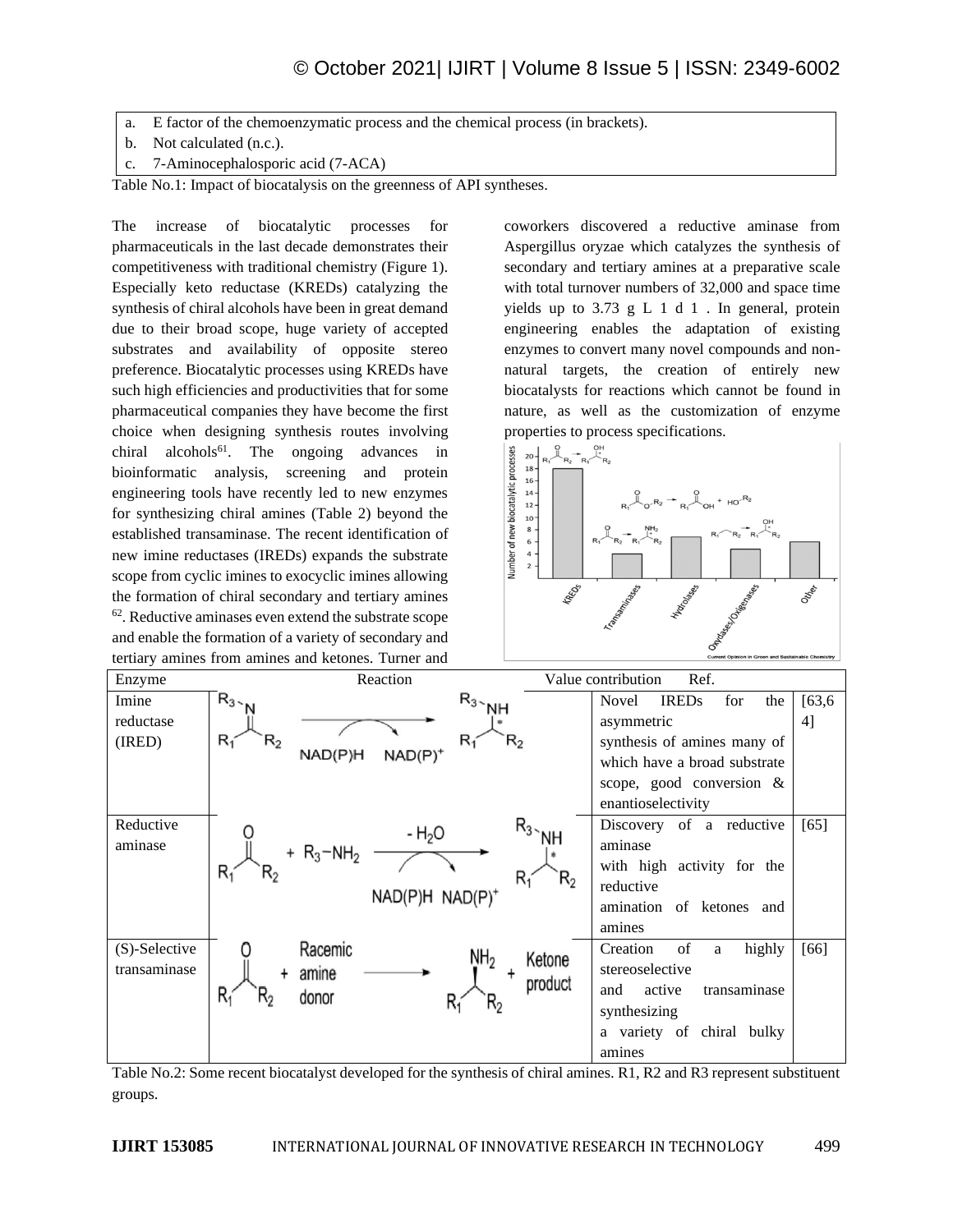| Lipase B                               | Candida antarctica                          | Reboxetine                                |  |
|----------------------------------------|---------------------------------------------|-------------------------------------------|--|
| Carbonyl reductase (YlCR2)             | Yarrowia lipolytica                         | <b>Statins</b>                            |  |
| Oxidase                                | P.simplicissimum                            | Pinoresinol                               |  |
| Acyltransferase (LovD)                 | Whole-cell<br>Escherichia<br>coli<br>strain | Simvastatin                               |  |
|                                        | overexpressing LovD                         |                                           |  |
| Engineered<br>cyclohexanone            |                                             | Armodafinil                               |  |
| monooxygenase                          |                                             |                                           |  |
| $(+)$ - $\gamma$ -lactamases           | Bradyrhizobium japonicum USDA 6             | Carbovir, abacavir, melogliptin           |  |
| Immobilized lipase                     | Thermomyceslanuginosus                      | Rasagiline<br>mesylate<br><i>(active)</i> |  |
|                                        |                                             | ingredient of AZILECT <sup>®</sup> )      |  |
| Expressing tyrosine phenollyase        | Erwinia herbicola cells                     | $L$ -DOPA $[57]$                          |  |
| E. coli cells expressing cellobiose 2- | Caldicellulosiruptorsaccharolyticus         | Lactulose                                 |  |
| epimerase                              |                                             |                                           |  |

Table No. 3: List of biocatalysts and their microbial source employed for the synthesis of pharmaceutical drugs.

# 7. FUTURE PROSPECTS

Based on the literature available on the role of biocatalysts in the drug/pharmaceutical synthesis, biocatalysts with improved desired characteristics can be achieved by a multifaceted approach. Several tools and techniques represented above will enhance the biocatalytic stability, activity, enzyme-substrate affinity, and thermostability and will lead to higher yield. Also, the incorporation of artificial metabolic pathways, cell factory design, and nanotechnology approaches will further aid towards a suitable biocatalytic process. It will also ensure the quality and productivity of the drugs manufactured by optimizing safe process development. Thus, we envision that biocatalysis will be a more radical approach that is going to feat the arena of pharmaceutical manufacturing as well as other sectors such as bio energy and waste treatment that are far more challenging at present.

# 8. CONCLUSION

Biocatalysis has made a remarkable journey so far and has been successfully applied for the numerous biotransformation processes in several industries. It has benefitted nearly all sectors, particularly chemical and pharmaceuticals. The flourishing development of economically viable and sustainable chemo enzymatic processes highly depends on the broader availability and applicability of enzymes with robust performance irrespective of extreme conditions. Recent surveys have shown that most of the biocatalysts are being used in the synthesis of pharmaceuticals or drugs or intermediates replacing some of the chemical processes, but their stability, selectivity, and specificity are of prime concern.

# REFERENCE

- [1] Truppo, M.D. Biocatalysis in the Pharmaceutical Industry: The Need for Speed. *ACS Med. Chem. Lett.* 2017, *8*, 476–480.
- [2] Faber, K. *Biotransformations in Organic Chemistry: A Textbook*, 7th ed.; Springer International Publishing AG: Cham, Switzerland, 2018.
- [3] Bezborodov, A.M.; Zagustina, N.A. Enzymatic Biocatalysis in Chemical Synthesis of Pharmaceuticals (Review). *Appl. Biochem. Microbiol.* 2016, *52*, 237–249.
- [4] Hoyos, P.; Pace, V.; Hernáiz, M.J.; Alcántara, A.R. Biocatalysis in the Pharmaceutical Industry. A greener future. *Curr. Green Chem.* 2014, *1*, 155–181.
- [5] Sun, H.; Zhang, H.; Ang, E.L.; Zhao, H. Biocatalysis for the synthesis of pharmaceuticals and pharmaceutical intermediates. *Bioorg. Med. Chem.* 2018, *26*, 1275–1284.
- [6] Rosenthal, K.; Lutz, S. Recent developments and challenges of biocatalytic processes in the pharmaceutical industry. *Curr. Opin. Green Sustain. Chem.* 2018, *11*, 58–64.
- [7] Patel, R.N. Biocatalysis for synthesis of pharmaceuticals. *Bioorg. Med. Chem.* 2018, *26*, 1252–1274.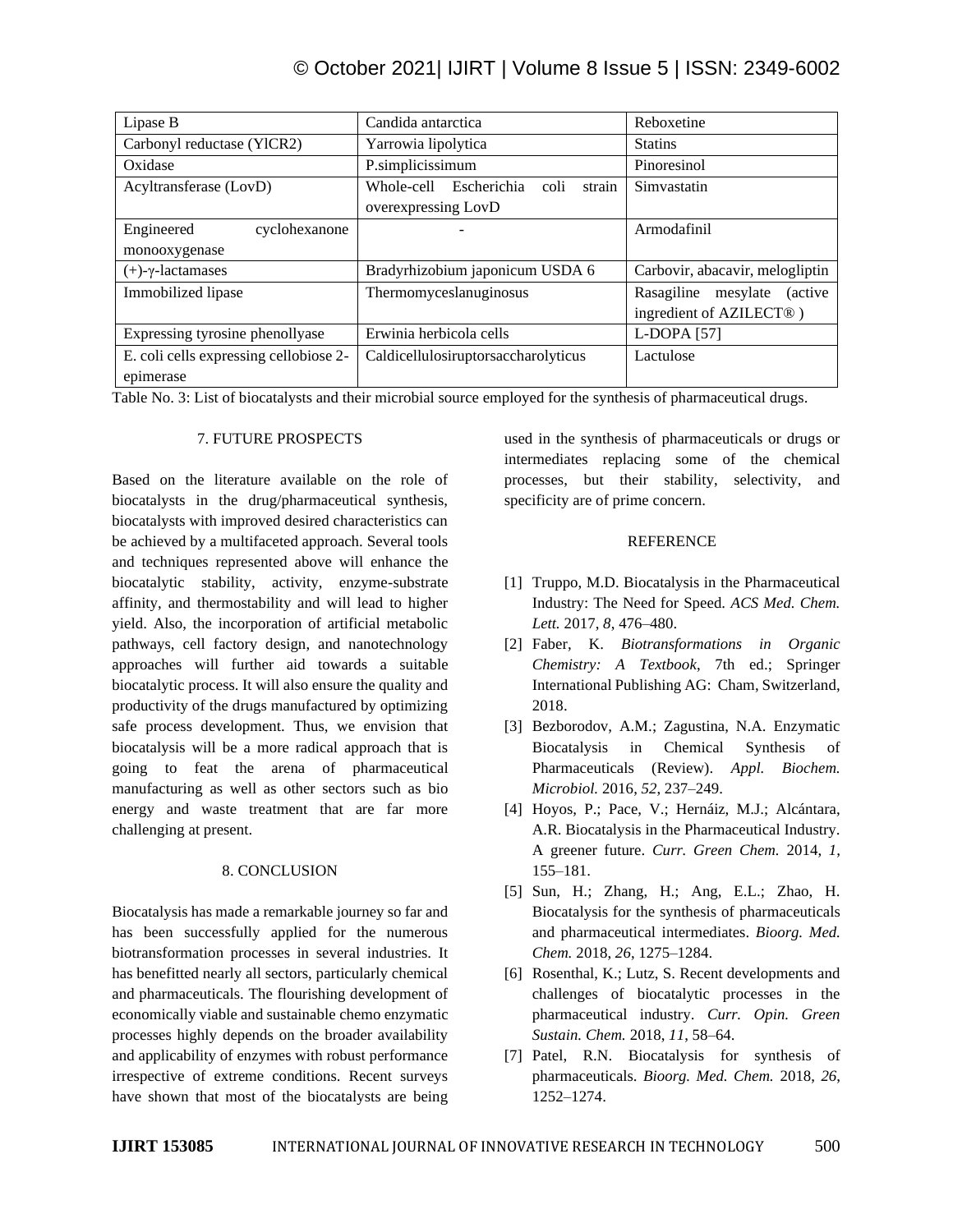- [8] Groger, H. Enzyme catalysis in the synthesis of pharmaceuticals. *Bioorg. Med. Chem.* 2018, *26*, 1239–1240.
- [9] Li, G.Y.; Wang, J.B.; Reetz, M.T. Biocatalysts for the pharmaceutical industry created by structureguided directed evolution of stereoselective enzymes. *Bioorg. Med. Chem.* 2018, *26*, 1241– 1251.
- [10]Adams, J.P.; Brown, M.J.B.; Diaz-Rodriguez, A.; Lloyd, R.C.; Roiban, G.D.Biocatalysis: A Pharma Perspective. *Adv. Synth. Catal.* 2019, *361*, 2421– 2432.
- [11]Hughes, D.L. Biocatalysis in drug developmenthighlights of the recent patent literature. *Org. Process Res. Dev.* 2018, *22*, 1063–1080.
- [12]Devine, P.N.; Howard, R.M.; Kumar, R.; Thompson, M.P.; Truppo, M.D.; Turner, N.J. Extending the application of biocatalysis to meet the challenges of drug development. *Nat. Rev. Chem.* 2018, *2*, 409–421.
- [13]Green, A.P.; Turner, N.J. Biocatalytic retrosynthesis: Redesigning synthetic routes to high-value chemicals. *Perspect. Sci.* 2016, *9*, 42– 48.
- [14]Hoyos, P.; Hernáiz, M.J.; Alcántara, A.R. Biocatalyzed Production of Fine Chemicals. In *Reference Module in Life Sciences*; Moo-Young, M., Ed.; Pergamon: Oxford, UK, 2017.
- [15]Thompson, M.P.; Penafifiel, I.; Cosgrove, S.C.; Turner, N.J. Biocatalysis using immobilized enzymes in continuous flflow for the synthesis of fifine chemicals. *Org. Process Res. Dev.* 2019, *23*, 9–18.
- [16]Bilal, M.; Iqbal, H.M.N. State-of-the-art strategies and applied perspectives of enzyme biocatalysis in food sector-Current status and future trends. *Crit. Rev. Food Sci. Nutr.* 2019, 1– 15.
- [17]Bilal, M.; Iqbal, H.M.N. Sustainable bioconversion of food waste into high-value products by immobilized enzymes to meet bioeconomy challenges and opportunities—A review. *Food Res. Int.* 2019, *123*, 226–240.
- [18]Raveendran, S.; Parameswaran, B.; Ummalyma, S.B.; Abraham, A.; Mathew, A.K.; Madhavan, A.; Rebello, S.; Pandey, A. Applications of microbial enzymes in food industry. *Food Technol. Biotechnol.* 2018, *56*, 16–30.
- [19]Anastas, P.; Eghbali, N. Green Chemistry: Principles and Practice. *Chem. Soc. Rev.* 2010, *39*, 301–312.
- [20] Dunn, P.J. The importance of Green Chemistry in Process Research and Development. *Chem. Soc. Rev.* 2012, *41*, 1452–1461.
- [21]Marion, P.; Bernela, B.; Piccirilli, A.; Estrine, B.; Patouillard, N.; Guilbot, J.; Jerome, F. Sustainable chemistry: How to produce better and more from less? *Green Chem.* 2017, *19*, 4973–4989.
- [22] Smith, D.J. The Past, Present, and Future of Sustainable Chemistry. *ChemSusChem*2018, *11*, 5–10.
- [23]Kummerer, K. Sustainable Chemistry: A Future Guiding Principle. *Angew. Chem. Int. Ed.* 2017, *56*, 16420–16421.
- [24]Anastas, P.T.; Zimmerman, J.B. The United Nations sustainability goals: How can sustainable chemistry contribute? *Curr. Opin. Green Sustain. Chem.* 2018, *13*, 150–153.
- [25]Patel, R.N. *Green Biocatalysis*; John Wiley & Sons, Inc.: Hoboken, NJ, USA, 2016.
- [26] Sheldon, R.A. Biocatalysis and Green Chemistry. In *Green Biocatalysis*; John Wiley & Sons, Inc.: Hoiboken, NJ, USA, 2016; pp. 1–15.
- [27] Sheldon, R.A.; Woodley, J.M. Role of Biocatalysis in Sustainable Chemistry. *Chem. Rev.* 2017, *118*, 801–838.
- [28] Lin, J.-L.; Palomec, L.; Wheeldon, I. Design and Analysis of Enhanced Catalysis in Scaffffolded Multienzyme Cascade Reactions. *ACS Catal.*  2014, *4*, 505–511.
- [29]Sigrist, R.; da Costa, B.Z.; Marsaioli, A.J.; de Oliveira, L.G. Nature-inspired enzymatic cascades to build valuable compounds. *Biotechnol. Adv.* 2015, *33*, 394–411.
- [30]O'Reilly, E.; Turner, N.J. Enzymatic cascades for the regio- and stereoselective synthesis of chiral amines. *Perspect. Sci.* 2015, *4*, 55–61.
- [31]Rogers, L.; Jensen, K.F. Continuous manufacturing—The Green Chemistry promise? *Green Chem.* 2019, *21*, 3481–3498.
- [32]Lindeque, R.M.; Woodley, J.M. Reactor Selection for Effffective Continuous Biocatalytic Production of Pharmaceuticals. *Catalysts* 2019, *9*, 262.
- [33] Britton, J.; Majumdar, S.; Weiss, G.A. Continuous flflow biocatalysis. *Chem. Soc. Rev.*  2018, *47*, 5891–5918.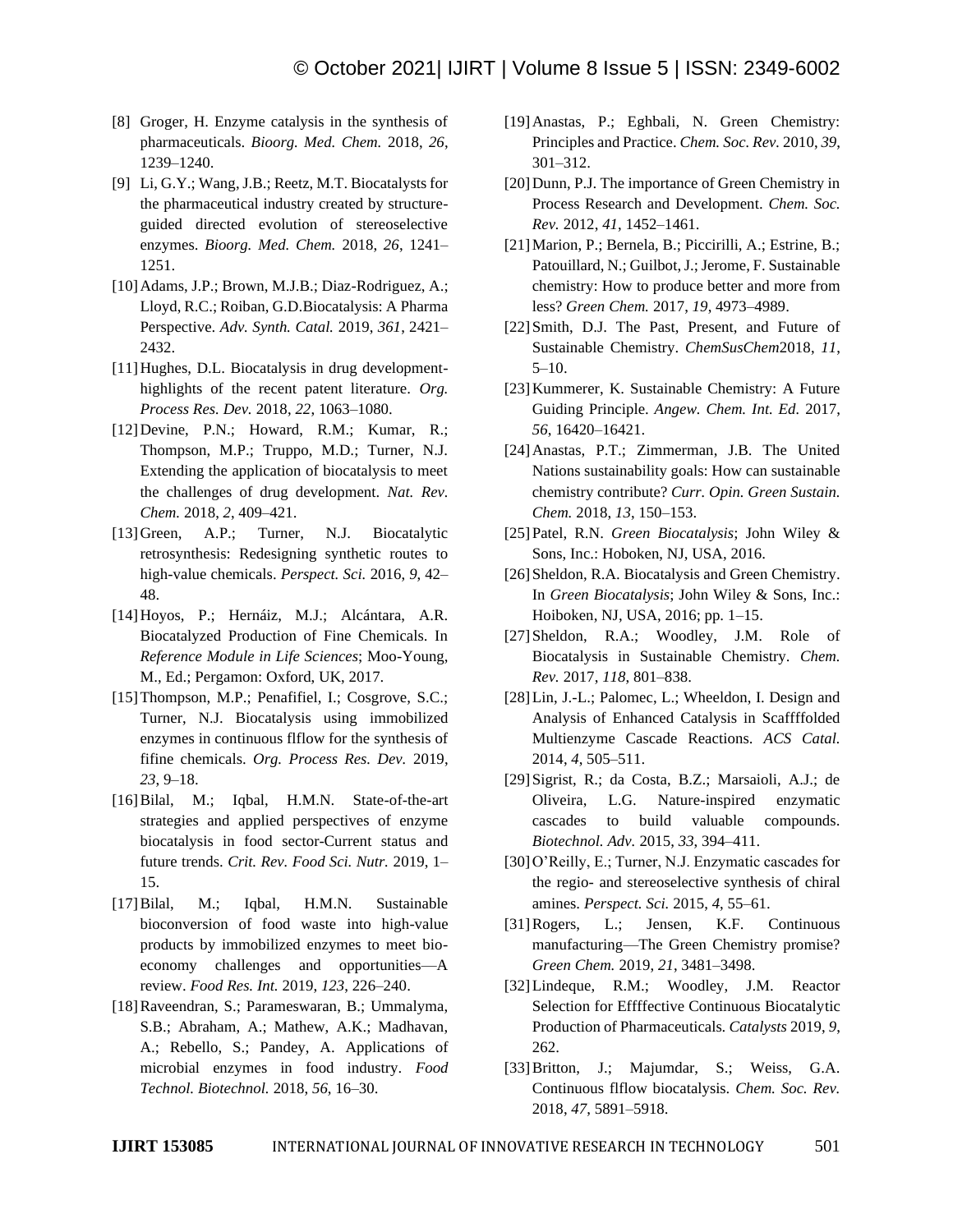- [34] Illanes, A. Dr. Frances Arnold is awarded with the Nobel Prize in Chemistry 2018: Good news for biocatalysis. *Electron. J. Biotechnol.* 2018, *36*, A1.
- [35]Jones, C.W. Another Nobel Prize for Catalysis: Frances Arnold in 2018. *ACS Catal.* 2018, *8*, 10913.
- [36]Hobbs HR, Thomas NR, Chem. Rev., 2007;107(6): 2786–2820.
- [37]Eppler RK, Hudson EP, Chase SD, Dordick JS, Reimer JA, Clark DS, PNAS October 14,2008; 105 (41):15672-15677.
- [38]Vazquez-Duhalt R , J. Mole. Cata. B: Enzymatic, 1999; 7: pp. 241-249
- [39]Torres E, Sandoval JV, Rosell F I, Mauk AG, Vazquez- Duhalt R, Enzyme and Microbial Technology,1995;17:1014-1020
- [40]Bolon DN, Voigt CA, and Mayo SL, Current Opinion in Chemical Biology, 2002; 6:125-129.
- [41]Stamatis A, Malandrinos G, Butler IS, Hadjiliadis N, Louloudi M, J. Mole. Catal. A: Chemical, 2007; 267:120-128.
- [42]Sawada H, Hirata Y, Kawase T, Eur. Poly. J., 2002; 38:1487- 1490.
- [43]Altenbuchner J, Siemann-Herzberg M, Syldatk C. Current Opinion in Biotechnology, 2001; 12(6): 559-563.
- [44]Reetz43 M T, Current Opinion in Chemical Biology, 2002; 6(2):145-150.
- [45]Cowan DA, Arslanoglu A, Burton SG, Baker GC, Cameron RA, Smith JJ, Meyer Q, Biochemical Society Transactions , 2004; 32:213-233.
- [46]Held M, Schmid A, van Beilen JB, Witholt B, Pure Applied Chemistry, 2000; 72(7):1337–1343.
- [47]Khang Y H, Kim IW, Hah Y R, Hwangbo JH, Kang K K, Biotechnol Bioeng. 2003; 82(4):480- 488.
- [48]Burton S G, Cowan DA, Woodley J M, Nature Biotechnology,2002; 20:37-45
- [49]Bull A T, Bunch A W, Robinson GK, Current Opinion in Microbiology,1999;2(3):246-251.
- [50]Cirino P C, Arnold F H, Current Opinion in Chemical Biology, 2002; 6(2): 130-135.
- [51]Van den Burg B, Eijsink VGH, Current Opinion in Chemical Biology,2002; 13(4):333-337.
- [52]Nagaoka H , Kayahara H, Biosci Biotechnol Biochem, 1999; 63(11):1991-1992
- [53] Sheldon RA, Woodley JM: Role of biocatalysis in sustainable chemistry. Chem Rev 2017, 118:801– 838.
- [54] Sheldon RA: Biocatalysis and green chemistry. In Green biocatalysis. Hoboken: John Wiley & Sons, Inc; 2016:115.
- [55]Dominguez de Maria P, Hollmann F: On the (un)greenness of biocatalysis: some challenging figures and some promising options. Front Microbiol 2015, 6:1–5. Critically discusses the greenness of biocatalytic processes.
- [56]Martinez CA, Hu S, Dumond Y, Tao J, Kelleher P, Tully L: Development of a chemoenzymatic manufacturing process for pregabalin. Org Process Res Dev 2008, 12:392–398.
- [57]Ma SK, Gruber J, Davis C, Newman L, Gray D, Wang A, Grate J, Huisman GW, Sheldon RA: A green-by-design biocatalytic process for atorvastatin intermediate. Green Chem 2010, 12: 81–86.
- [58]Boniello C, Mayr T, Klimant I, Koenig B, Riethorst W, Nidetzky B: Intraparticle concentration gradients for substrate and acidic product in immobilized cephalosporin C amidase and their dependencies on Carrier characteristics and reaction parameters. Biotechnol Bioeng 2010, 106:528–540.
- [59] Savile CK, Janey JM, Mundorff EC, Moore JC, Tam S, Jarvis WR, Colbeck JC, Krebber A, Fleitz FJ, Brands J, Devine PN, Huisman GW, Hughes GJ: Biocatalytic asymmetric synthesis of chiral amines from ketones applied to sitagliptin manufacture. Science 2010, 329:305–309.
- [60] Henderson RK: EHS & LCA assessment for 7-ACA synthesis: a case study for comparing biocatalytic & chemical synthesis. Ind Biotechnol 2008, 4:180–192.
- [61]Lalonde J: Highly engineered biocatalysts for efficient small molecule pharmaceutical synthesis. Curr Opin Biotechnol 2016, 42:152– 158.
- [62]Grogan G, Turner NJ: InspIRED by nature: NADPH-dependent imine reductases (IREDs) as catalysts for the preparation of chiral amines. Chem Eur J 2016, 22:1900–1907.
- [63]Wetzl D, Berrera M, Sandon N, Fishlock D, Ebeling M, Muller M, Hanlon S, Wirz B, Iding H: Expanding the imine reductase toolbox by